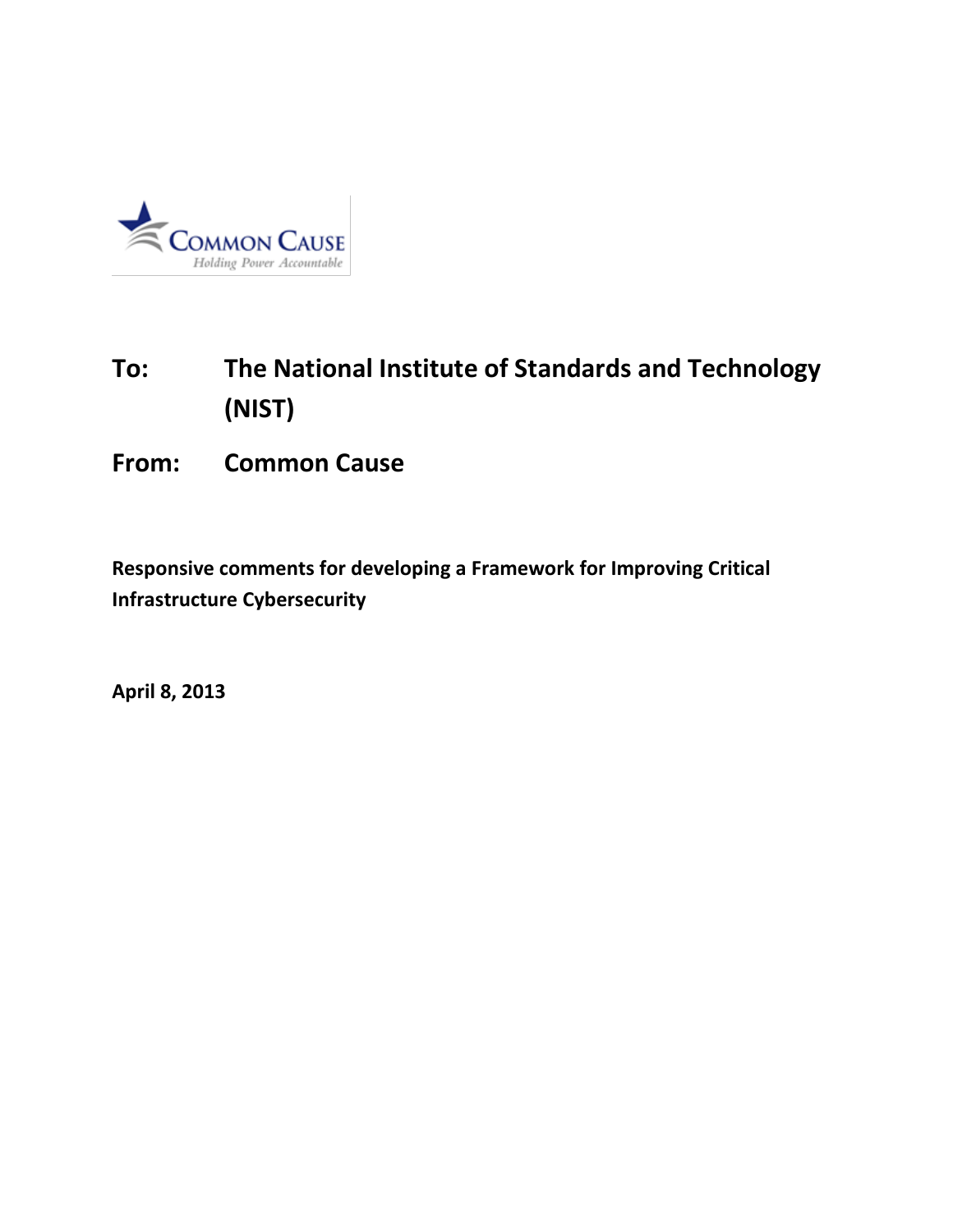

Common Cause is a not for profit, citizens advocacy organization committed to improving civic engagement and strengthening democracy. We are grateful for the opportunity to provide comments for the development of a Framework for Improving Critical Infrastructure Cybersecurity.

Common Cause has a long history of pressing for reforms to make the voting process accessible to all voters. In addition, our advocacy is dedicated to ensuring that every citizen has an opportunity to vote, that every vote is counted as cast and cast as intended. To that end, we advocate for election technology that can be audited and recounted. We strongly support the use of a voter-verified paper audit trail and post-election audits to ensure that the election outcomes are correct.

The administration of U.S. elections is the responsibility of state governments, but the federal government also has a role in ensuring our elections are fair, accessible and trustworthy. Healthy democracies are constituted of more than just elections outcomes; the legitimacy and credibility of the election itself is necessary for the peaceful transfer of power that we repeatedly enjoy. The stability, continuity and security of our government are a function of the integrity of our election system.

As termed in [42 U.S.C. 5195c](http://api.fdsys.gov/link?collection=uscode&title=42&year=mostrecent§ion=5195&type=usc&link-type=html)(e), for the purposes of developing the Framework for Improving Critical Infrastructure Cybersecurity, "critical Infrastructure" is defined as "systems and assets, whether physical or virtual, so vital to the United States that the incapacity or destruction of such systems and assets would have a debilitating impact on security, national economic security, national public health or safety, or any combination of those matters." We believe our election systems cannot be excluded from the protections afforded our critical infrastructure.

Despite NIST's active involvement in setting standards for voting technologies, election systems and voting machines have been conspicuously absent from recent cyber security recommendations and policy proposals. With the passage of the Help America Vote Act of 2002 (HAVA), nearly every ballot in the U.S. is now counted by computer. Voter registration systems have been put online as have absentee balloting tools. But most concerning, in the last decade thirty states have passed laws to allow voted ballots to be sent electronically, by facsimile, email or direct Internet portal. State election officials and legislators have adopted these laws and policies with no guidance or counsel from the national cyber security agencies and experts.